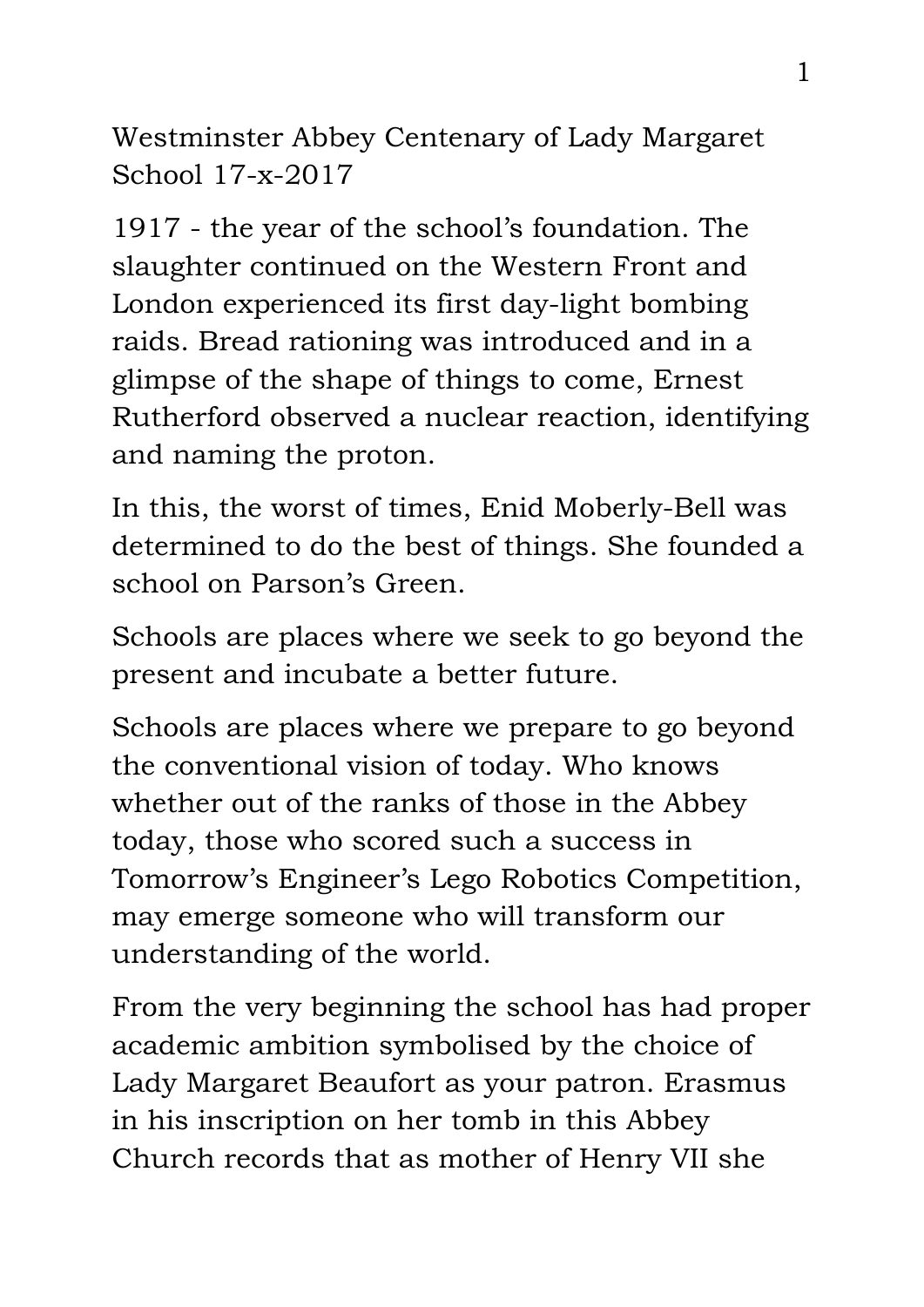used her wealth and position to promote learning in various ways including opening a grammar school, establishing two professorships in divinity at Oxford and Cambridge where she also founded two colleges, Christ's and St John's.

Over the past hundred years Lady Margaret School has lived up to the vision of its founders and is today an outstanding academy with a mathematics and computing speciality.

I note however that you are also a specialist centre for music. Part of the challenge we face a hundred years on is the dominance of a way of thinking that is entirely number based and divorced from other legitimate ways of arriving at truth. Music transcends the exclusive number-based approach to truth in its union of numbers and harmony.

Again and again in the history of this school you have been confronted by men from central offices with a number based approach to the reorganisation of the educational system. They have analysed population projections and sought to achieve efficiencies by mergers and more rational use of buildings. Hats off to successive governing bodies for their resistance to anything that would dilute the ethos and damage the organic growth of Lady Margaret's school!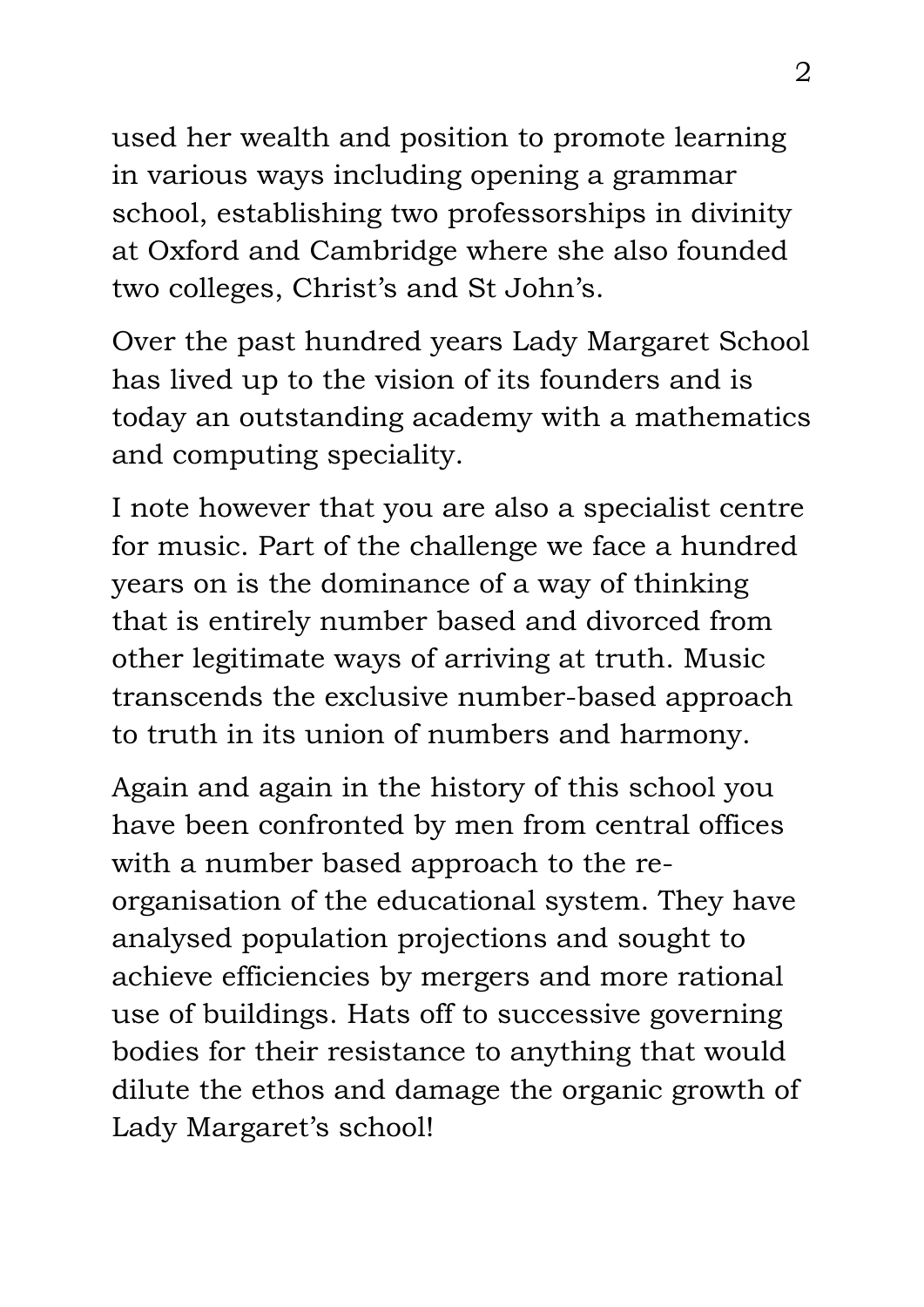This is a day for celebrating the friends and supporters of Lady Margaret over the years beginning with the great Enid Moberly-Bell and her friend Anne Lupton. I think also of successive Bishops of Kensington including my friend Bishop Graham, who took on the controversial and dangerous task of judging the Bake-off competition in your recent hundredth birthday party and I also salute our Royal Patron for her sustained support and friendship since opening the new school buildings in 1965. Most of all I thank God for the contribution of successive members of staff and pupils, for whom Miriam, Claire and Harriet have spoken most eloquently.

This is a school for all abilities where young women can acquire the skills necessary for an impressive c.v. and a successful career. It is a competitive world. It is not ignoble to want to build, create, produce and discover things.

But to be balanced and rounded people we must have the ambition not only to do good but to be good. The skills help land you the job; your character is what people talk about at the end of your life when how you did in GCSE design and technology is of very little interest. Any school worthy of the name has to be serious about both aspects of education, skills and character.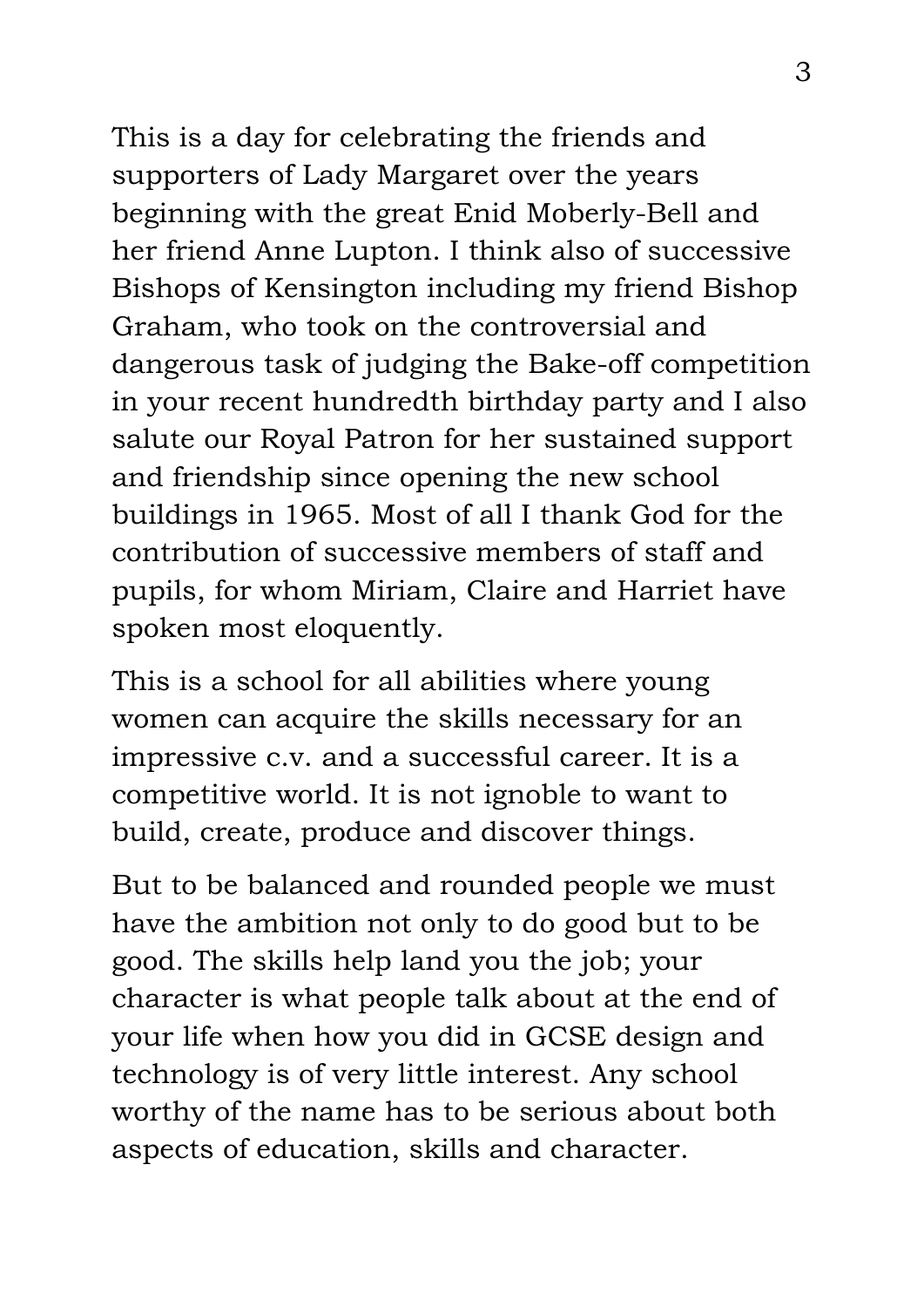The logic that is proper to the realm of skills is found in economics. "Effort leads to reward. Pursue self-interest. Maximise your utility. Impress the world." But there is also a moral logic proper to the realm of character. "As you give you find that you receive. As you liberate yourself from addictions you discover true freedom." As you develop wisdom you see that success can lead to arrogance and a sense of entitlement which is the seedbed of corruption. You must be able to use failure to develop humility and discover that in order to find yourself, you have to lose yourself. "Live in harmony with one another, do not be haughty but associate with the lowly."

Our society is dominated by technology which has opened up new possibilities but we need to rediscover our heart. If we want to avoid moving into and ice age of humanity we must give more weight to reasons of the heart.

People have been working to develop a computer that can think and there are signs that it can be done. But no one has suggested developing a computer that can love.

But the fulfilment we enjoy or the misery we suffer here on earth does not depend on what we know or do not know but rather on whether we love and on whether we are loved.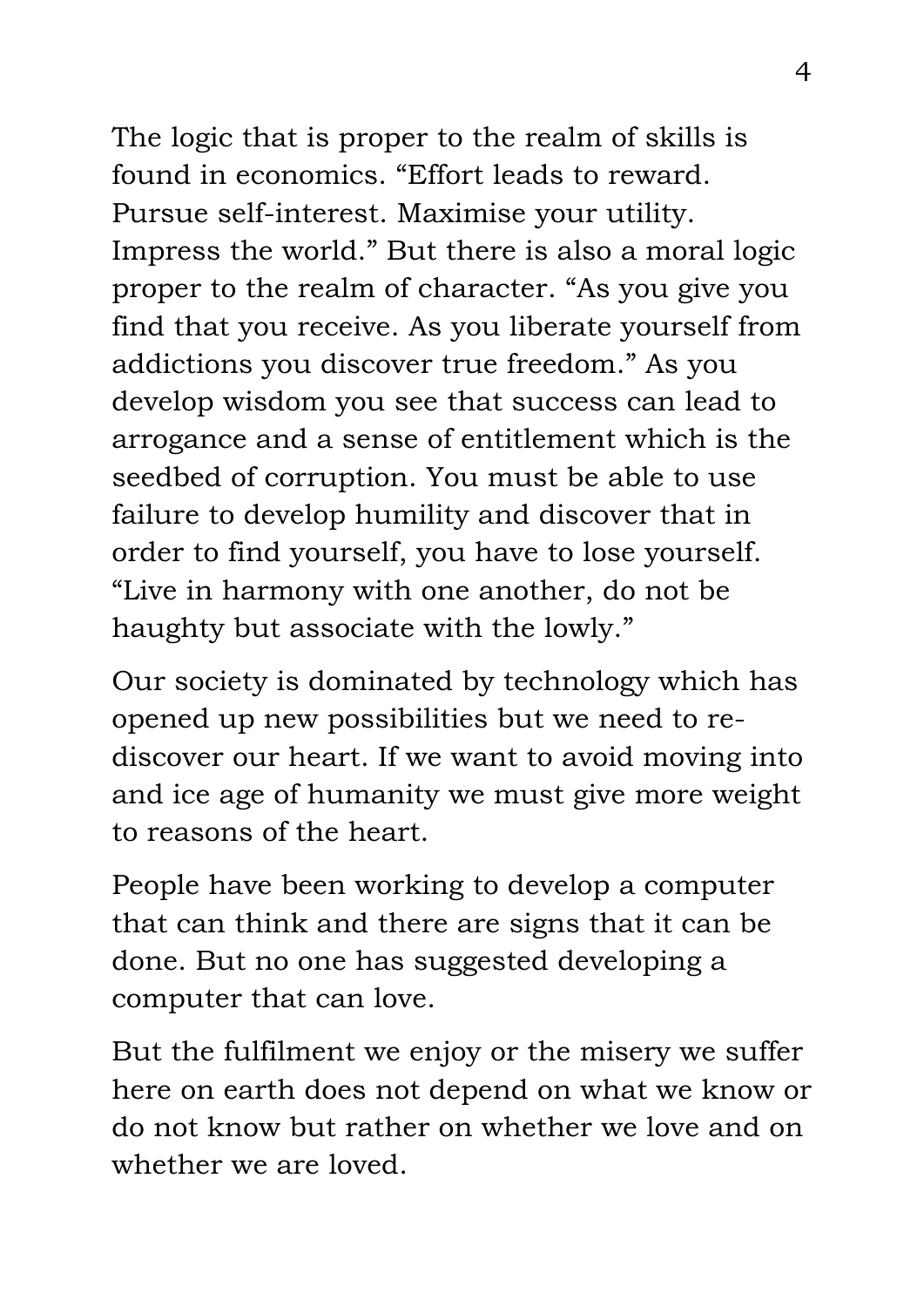It is not difficult to see why we are so keen to widen our knowledge and why we are so little concerned to increase our capacity to love – Knowledge translates directly into power; Love translates into service.

We are commanded to go beyond ourselves to find the centre of our lives beyond the ego, in God the beyond all and in our neighbour, the beyond self. And the mystery is that the more we go beyond ourselves the more we find ourselves and our true spiritual beauty is revealed.

"Of the making of many books there is no end; much study is a weariness of the flesh" but the way of Jesus Christ, the human face of God who so loved the world that he was generous and gave himself to us in his Son on the cross - that is the way to life in all its fullness.

You have always been determined to maintain your heritage as a church school, offering not a restricted education but a broader and more humane experience. The students' decision to support SACCA in its works with vulnerable young people in Rwanda reflects the truth that you cannot be a follower of Jesus Christ without being generous and concerned for others.